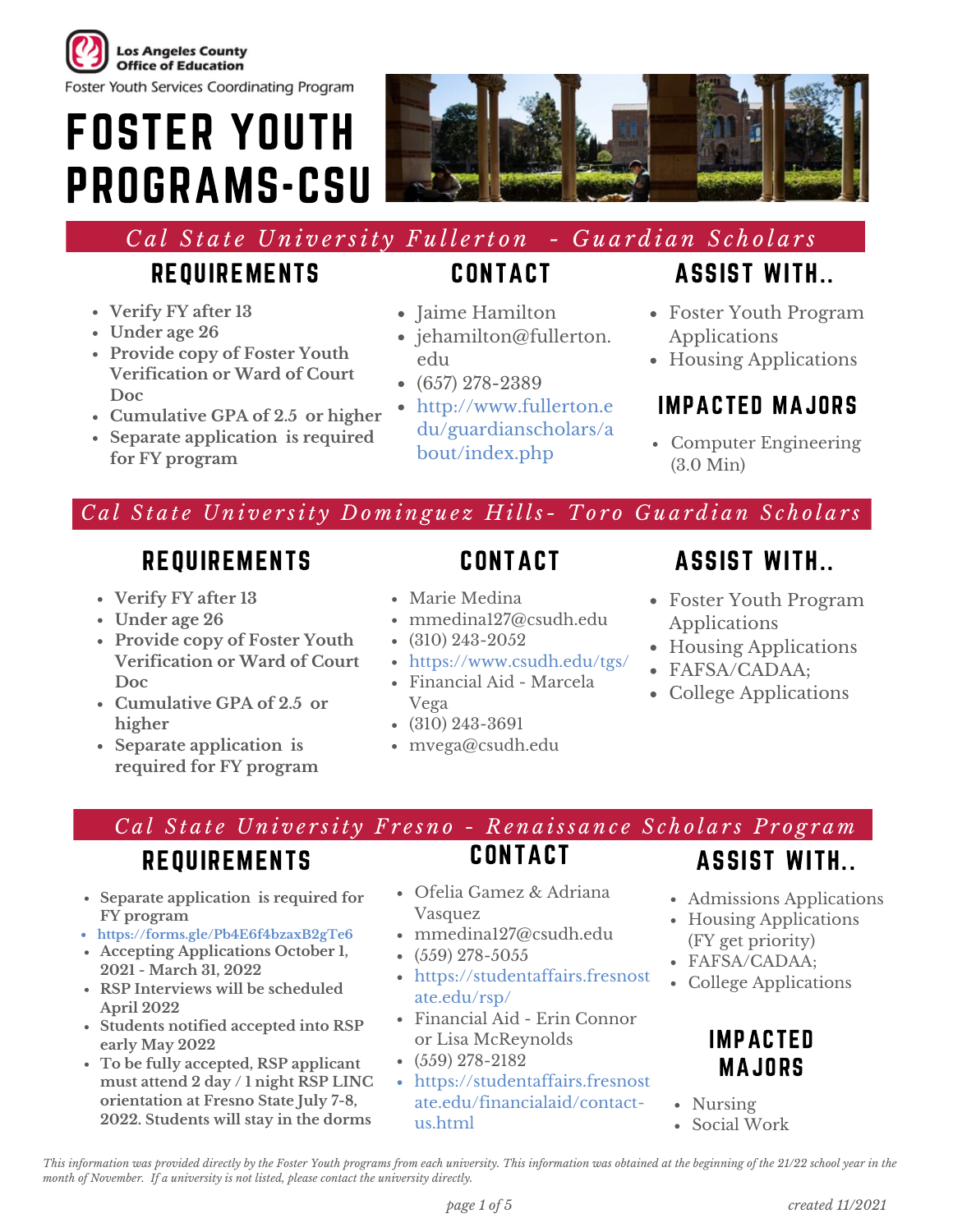#### Cal State University Long Beach- Guardian Scholars Program

# REQUIREMENTS

- **Current or Former FY**
- **Currently enrolled in CSULB**
- **Separate application is required for FY program**
- **A Completed FAFSA or CADAA**
- **Complete Separate Guardian Scholar Application**

#### **CONTACT**

- Oneida Santana
- oneida.santana@csulb.edu
- $(562)$  985-2639
- https://web.csulb.edu/divisio ns/students/guardian\_schola rs/index.html

# ASSIST WITH..

- College Applications
- Foster Youth Program Applications
- FAFSA/CADAA
- Housing Applications;Resources;

#### Sacramento State University - Guardian Scholars Program

# REQUIREMENTS

- **No deadline to submit an application**
- **No age limit to apply**
- **Must be accepted to Sacramento State University;**
- **Must be able to provide their dependency document (typically this would be court papers or Dept. of Social Services; any documentation stating the youth was in foster care, adopted, a ward of the court, orphan, or McKinney Vento)**
- **The student will need to fill out our GSP application;**
- **Sign the consent and agreement forms**
- **Write an essay answering the questions listed on the check list**

- Susan Kischmischian; Angelica Perez
- susan.kischmischian@csus.e du; angelica.perez@csus.edu
- (916) 278-6680
- https://www.csus.edu/studen t-affairs/centersprograms/guardianscholars/

#### ASSIST WITH..

- Admissions Applications
- Housing Applications (FY get priority)
- FAFSA/CADAA;
- College Applications

#### IMPACTED MAJORS

- Business Administration (minimum 2.4 GPA)
- Criminal Justice (Overall GPA of 2.6 or higher)
- Graphic Design
- Health Science (No supplemental application required)
- Nursing (minimum 3.0)
- Psychology (Must have a minimum cumulative GPA of 2.30 in all college level units)
- Public Health (No supplemental application required) Have a 2. 5 minimum in overall GPA

#### Cal State University Northridge - Resilient Scholars Program

#### REQUIREMENTS

- Apply to CSUN
- Apply to EOP
- Due date to apply  $4/15/22$
- If accepted to EOP Must participate in a Summer Bridge Program
- Apply to RSP
- Foster Care experience must submit Court Dependency Letter with application

#### CONTACT

- Orlando Roybal
- EOPRSP@CSUN.EDU
- $\cdot$  (818) 677-4151
- https://www.csun.edu/csuneop/milt-and-debbie-valeraeop-resilient-scholarsprogram
- Financial Aid contact: Karla Loreto
- (818) 677-4085
- FINANCIAL.AID@CSUN.EDU

#### ASSIST WITH..

- Housing Applications
- Foster Youth Program Applications
- FAFSA/CADAA
- College Applications

This information was provided directly by the Foster Youth programs from each university. This information was obtained at the beginning of the 21/22 school year in the *month of November. If a university is not listed, please contact the university directly.*

# **CONTACT**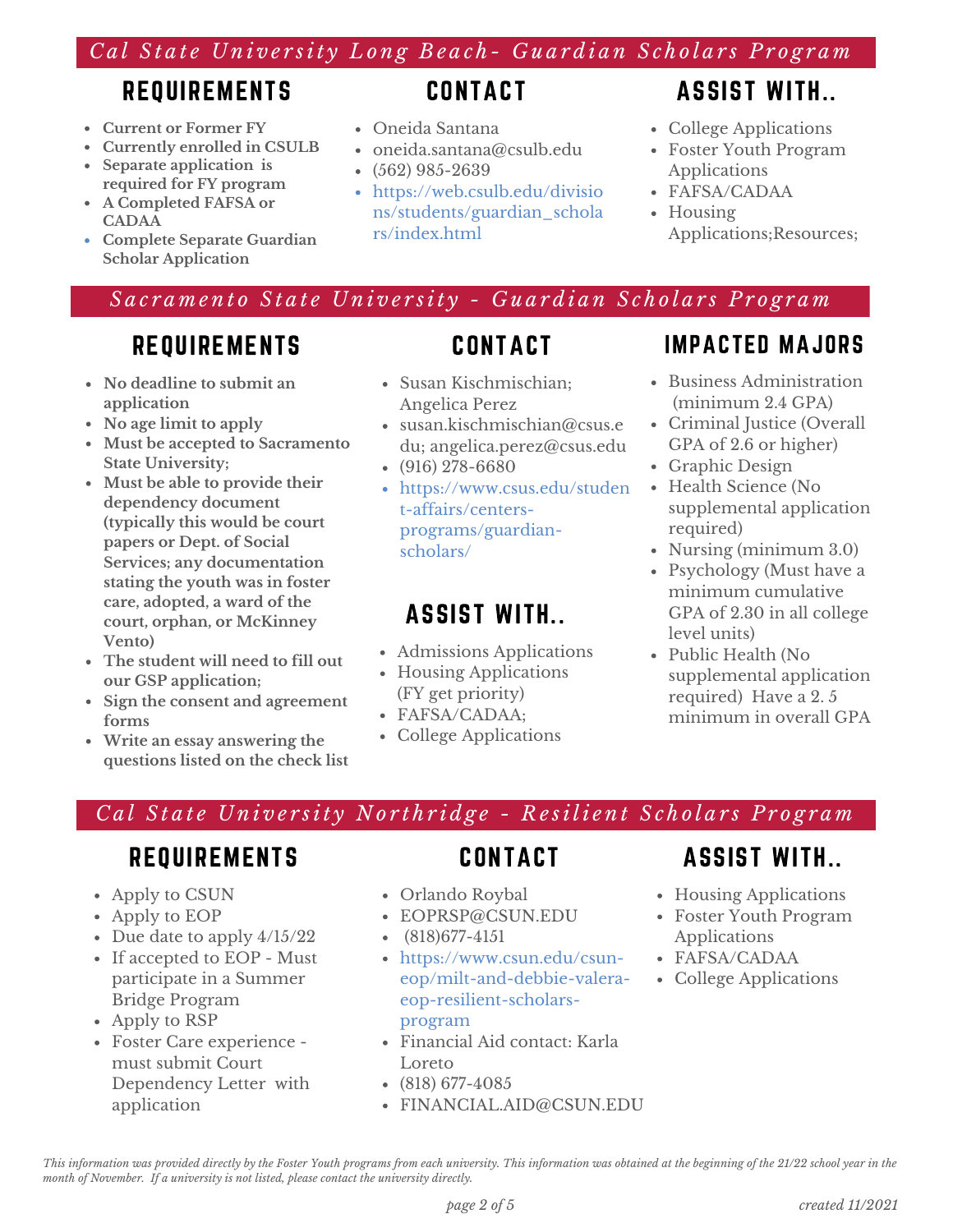#### CSU San Bernardino- EOP Renisaince Resilient Scholars Program

# REQUIREMENTS

- Qualify for admission to university as a freshman or transfer
- Qualify for Educational Opportunity Program (EOP)
- Oualify for AB540 or be a California Resident
- Be able to participate in Summer Bridge program (if freshman status)
- Be able to participate in a personal interview
- Due date for program application is 3/28/2022

# **CONTACT**

- Amanda Robles (EOP Assistant Director) or Manuel Perez (RSP Coordinator)
- amanda.robles@csusb.edu or manuel.perez@csusb.edu
- $(909)537-5042$
- https://www.csusb.edu/eop/r enaissance-scholars/applyrenaissance-scholarsprogram
- Financial Aid contact: Dianne Byrd (EOP Financial Aid Liaison)
- dbyrd@csusb.edu
- $(909) 537 3850$

#### ASSIST WITH..

- Foster Youth Program Applications
- Housing Applications
- FAFSA/CADAA
- College Applications

### IMPACTED MAJORS

- The following majors have these GPA minimum requirements
- Psychology 3.0
- Criminal Justice 3.0
- Social Work 3.0
- kinesiology 3.2
- Pre-Nursing 3.7

#### California State University San Marcos - ACE Scholars

# REQUIREMENTS

- Meet all admissions eligibility for first time freshman at a CSU
- In a foster care placement during teens for 2 or more years
- Apply to ACE Scholars Services by 2/1/22
- Submit Verification of Foster Care Dependency letter
- Participate in Spring campus visit and meeting with ACE staff to discuss program requirements
- Participate in 6-week summer bridge program, maintain full time status and must live on campus freshman year

# **CONTACT**

- Laurie Orr
- lorr@csusm.edu manuel.perez@csusb.edu
- 760-750-4862 (direct)
- www.csusm.edu/ace (program application on website)
- For Financial Inquiries: 760- 750-4850 or finaid@csusm.edu - please indicate ACE Scholar in communications with financial aid

# ASSIST WITH..

- Foster Youth Program Applications
- "Once a student applies to ACE, we will assist them throughout the admissions process to complete necessary tasks "

#### IMPACTED MAJORS

- Biological Sciences
- Biotechnology
- Business Administration
- Communication
- Electrical Engineering
- Kinesiology
- Mass Media
- Nursing, Pre-Licensure
- Software Engineering
- \*Note: each program has their own supplemental criteria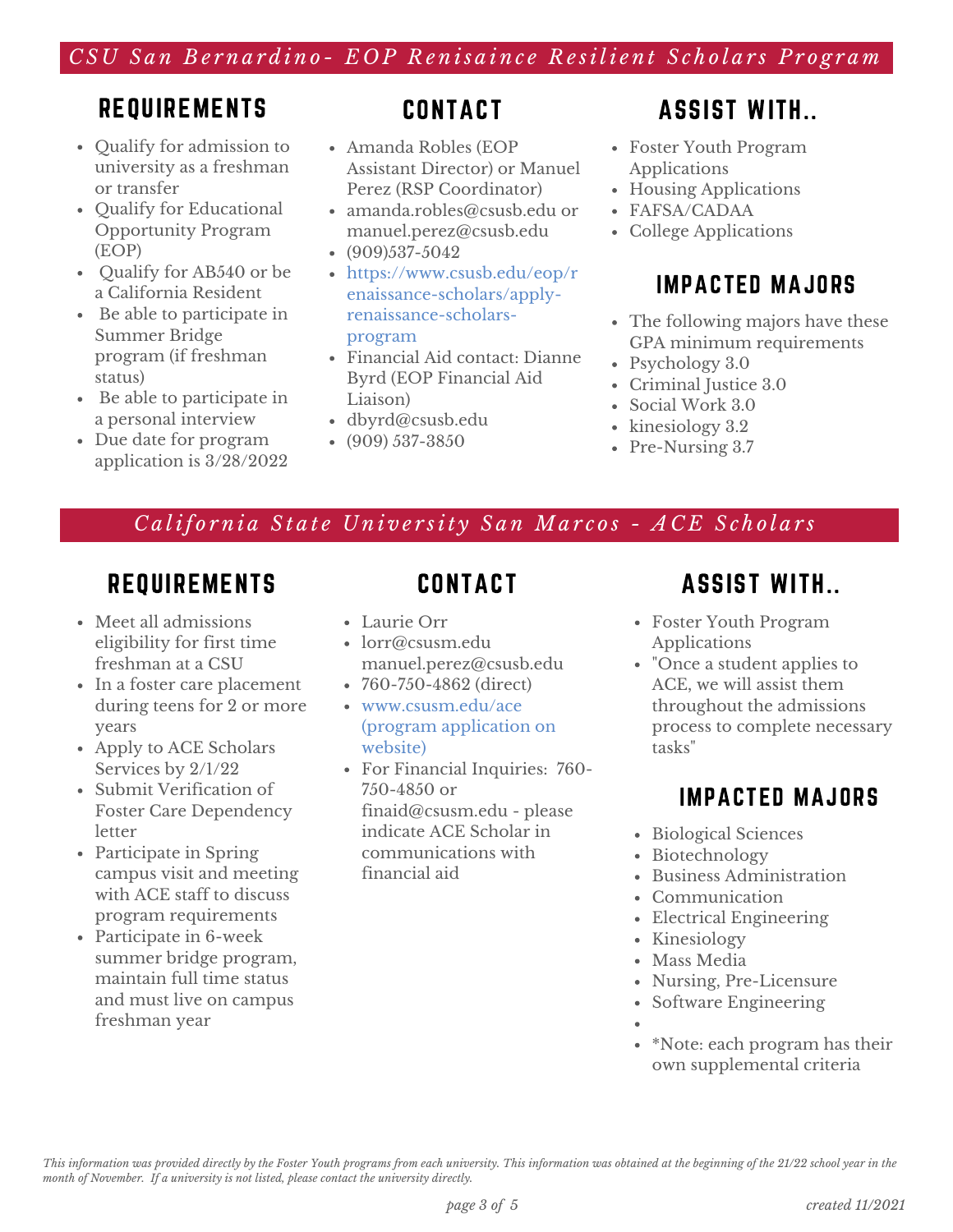#### California State University Pomona - Renaissance Scholars

#### REQUIREMENTS

- **Must be a current or former foster youth (must have been in foster care on or after 13th birthday)**
- **Adoption and reunification cases will be reviewed for consideration on a case-by-case basis**
- **Must qualify as an "Independent" student under federal financial aid guidelines**
- **Must be a California resident or an AB 540/2000 nonresident tuition exemption student**
- **Application deadline 1/15/22**

#### CONTACT

- **Makeda Bostic**
- **mdbostic@cpp.edu**
- **909 869 3169**
- **https://www.cpp.edu/ssep/renaissa nce-scholars/index.shtml**
- **Financial Aid: finaid@cpp.edu**
- **(909) 869-3700**

### IMPACTED MAJORS

- Psychology (Freshmen & Transfer)
- Sociology (Transfer Only)
- Impaction Website : https://www.cpp.edu/admissions/cam pus-impaction.shtml

# ASSIST WITH..

- Foster Youth Program Applications
- "Once a student applies to ACE, we will assist them throughout the admissions process to complete necessary tasks "

#### San Francisco State University - Guardian Scholars

# REQUIREMENTS

- **Ward of the Court letter**
- **Must have spent at least one day in out-of-home placement**
- **A separate FY Program Application is required**
- **Due date for the application is 5/1/22**
- **CONTACT**
- Xochitl Sanchez
- gsp@sfsu.edu
- $-415-405-0546$
- https://eop.sfsu.edu/gsp
- Financial Aid: Khushboo Shah
- Kshah@sfsu.edu
- $-415-338-6091$

# ASSIST WITH..

• Housing Applications

Sonoma State University - Seawolf Scholars

# REQUIREMENTS

- **Qualify for admission to Sonoma State University as a freshman or transfer undergraduate student**
- **Must be a current or former Foster Youth, based on the definition above**
- **Complete the Seawolf Scholars Application**
- **Meet with the Seawolf Scholars Program Coordinator**
- **Provide Foster Youth or Unaccompanied Homeless Youth documentation**

# CONTACT

- Khou Yang-Vigil
- yangvigi@sonoma.edu
- $-707-664-2427$
- https://seawolfscholars. sonoma.edu/
- Financial Aid: vasquedu@sonoma.edu  $-707-664-2389$ 
	- ASSIST WITH..
- College Applications;
- Foster Youth Program Applications;
- FAFSA/CADAA
- Housing Applications

# IMPACTED MAJORS

• Refer to SSU Admissions website for impacted majors information and criteria for first-time, first-year students (freshmen) https://admissions.sonom a.edu/howapply/impacted-majors